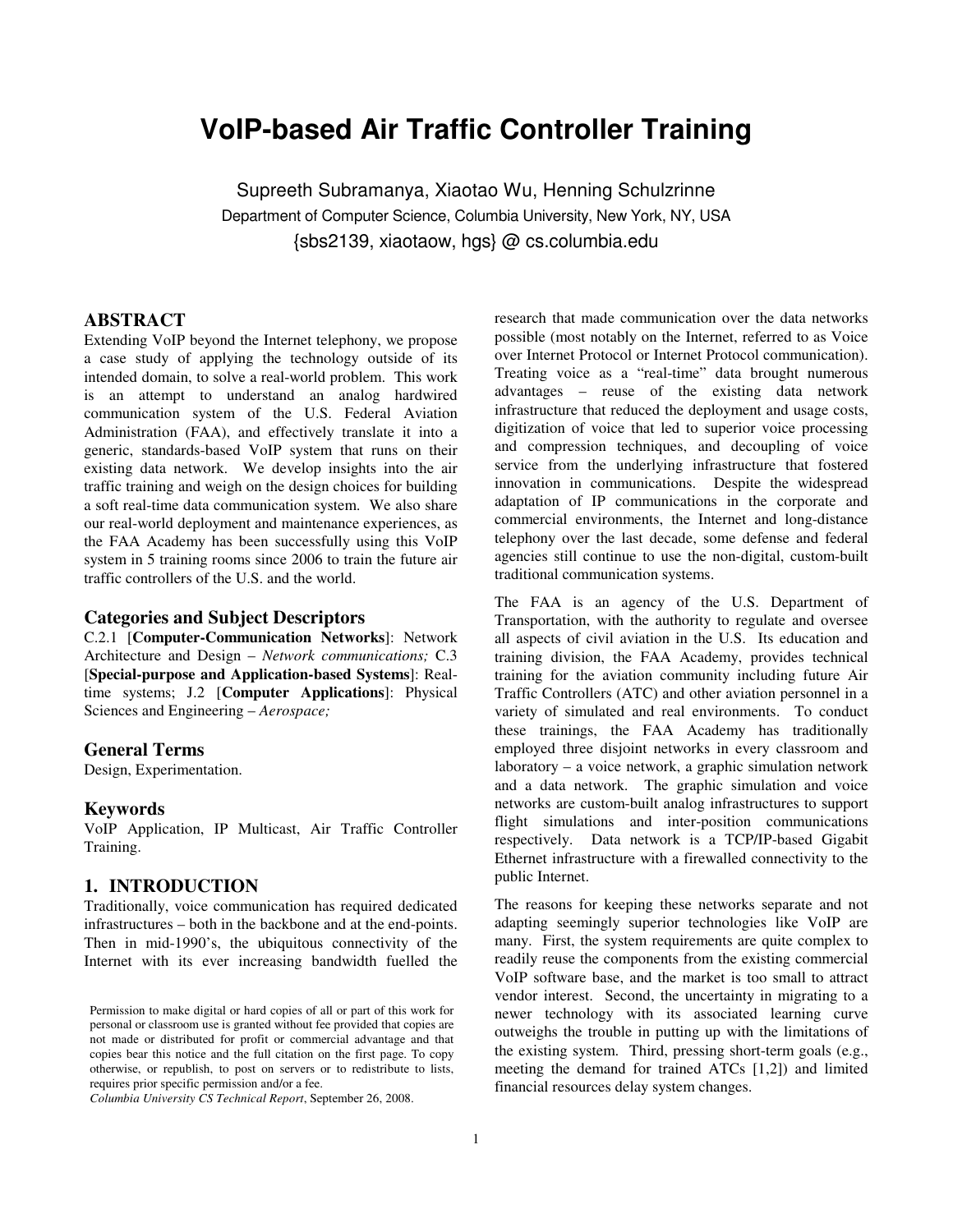

**Figure 1. Low and medium fidelity training room<sup>1</sup>**

Equipped with a legacy analog hardwired communication system, the FAA Academy faced a tough challenge in keeping up with advancements in the training programs – creating new training scenarios, accommodating additional students or just moving a student from one position to another required physical rewiring and reinstallation of the system. The voice system was getting prohibitively expensive, with its hardware needing custom manufacture. The FAA Academy then decided to collaborate with an academic research lab to seek a better alternative.

This paper discusses a novel case-study of a successful design and deployment of a VoIP system for the FAA. We gather and analyze the specialized communication requirements of the air traffic training domain and translate these into an IP-based design using standard Internet protocols. We describe our experiences and the lessons learnt in deploying and maintaining the VoIP communication system in five training rooms at the FAA Academy for the Initial Terminal Training, the Terminal Radar Training, and the International Training programs since early 2006.

Our work also illustrates the challenges of working in a conservative environment, where extremely high system uptimes are expected and the fact that with due diligence academia can very well create non-toy systems. We are not aware of any other real-world attempt to use IP communication in air traffic training systems.

The remainder of the paper is organized as follows. Section 2 introduces air traffic controller training, including the operational aspects, communication scenarios and the hardware interfacing. We analyze the design choices, describe the system architecture and outline the development methodology in Section 3. The performance analysis and system evaluations are presented in Section 4.



**Figure 2. High-fidelity training room<sup>1</sup>**

Section 5 outlines the operational challenges in our realworld deployment and its influence on the system design. Section 6 provides a discussion of the related work and Section 7 concludes the paper.

# **2. BACKGROUND**

# **2.1 Air Traffic Controller Training**

Air traffic controllers (ATCs) are the personnel who operate the air traffic control systems to promote a safe, orderly and expeditious flow of air traffic. While at the FAA Academy, the future ATCs learn the techniques of managing air traffic – by developing mental pictures of airspace and air-time, by learning to communicate and coordinate with the pilots, the neighboring ATCs and facilities, and by learning to use a multitude of air traffic control displays and devices. The training is conducted in a variety of environments at varying levels of difficulty starting with the low fidelity (instructional games focusing on individual training), and moving on to the medium fidelity (real-time interactive training) and the high fidelity (complex interactions involving real hardware). Figures 1 and 2 illustrate facsimiles of these training environments.

The training rooms at the FAA Academy are designed to closely match the real-world experiences of an ATC, except that all ATCs are seated in the same room and that the pilots are not actually flying aircraft. In the high-fidelity training, every ATC is paired with a *position instructor*, who provides a continuous one-on-one mentoring while the course is taught by the *lead instructor*. In a typical session,

1

<sup>&</sup>lt;sup>1</sup> The pictures are only indicative and do not represent the actual training rooms of the FAA Academy. Fig 1 and Fig 2 are from http://www.cba.uri.edu/classrooms/pictures/computerlab.jpg and http://www.lockheedmartin.com/data/assets/10307.jpg respectively.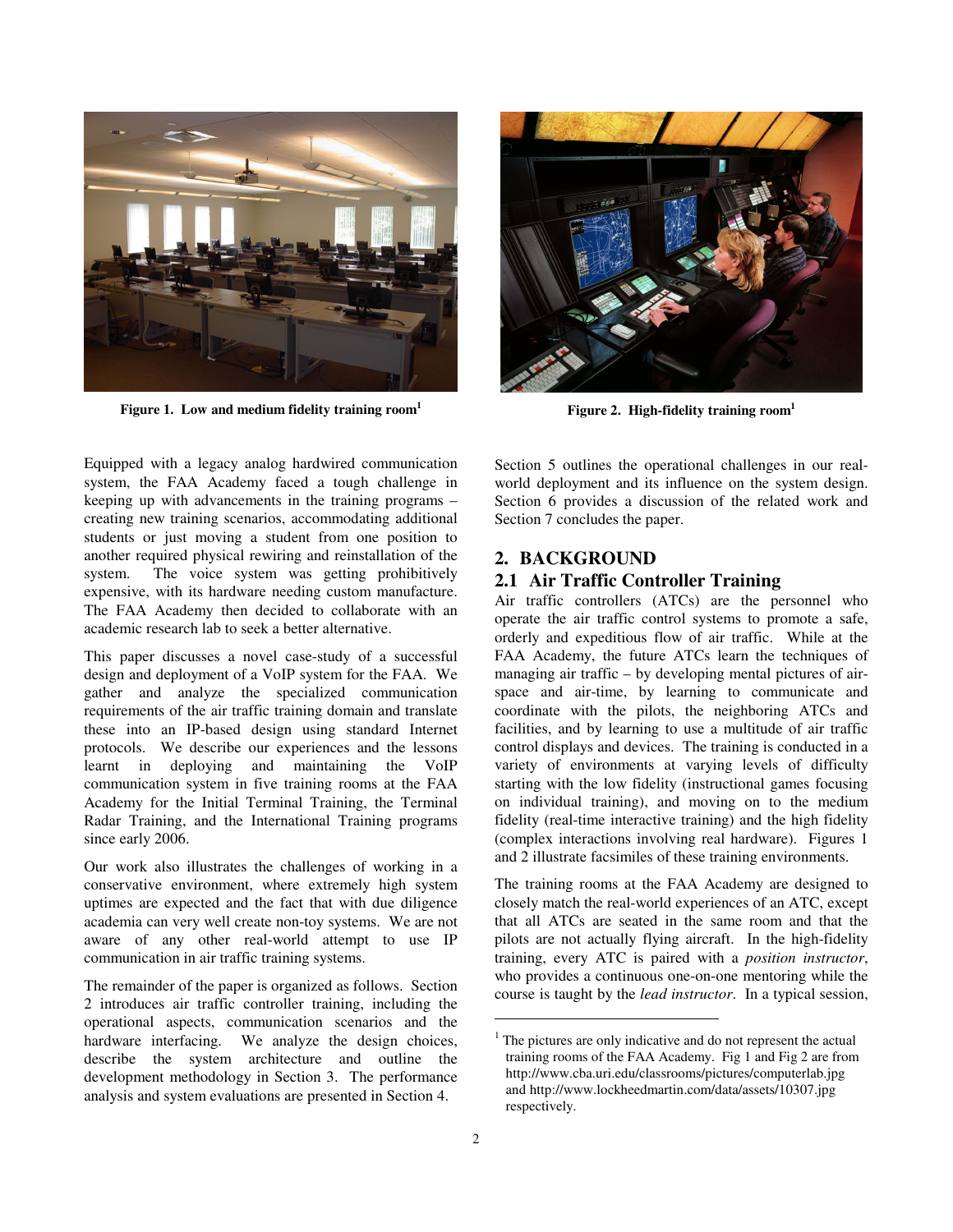after explaining the conceptual aspects, the lead instructor loads the relevant flight scenario onto graphical simulation and voice communication systems, instructs the pilots to simulate their flight movements, and then lets the ATCs and the pilots to interact with each other much like in real life.

### **2.2 Air Traffic Communications**

This section briefly describes the different modes of communication modeled after the real-world interactions between the air traffic entities – the ATCs and the pilots. Also a few additional forms of communication, those involving classroom instructors, have been created specifically for the training environments.

### *2.2.1 Radio lines*

Radio lines represent air-to-ground transmission, where all the transmitters and receivers tune into a selected frequency channel before communicating. There is no explicit signaling required for the communication, but simultaneous transmissions get garbled. The hardware and user interfaces provide the ability to use these channels in receive-only or send-receive modes. These are typically used for broadcasting messages to all the air traffic entities within a given sector. Sector refers to the air space managed by an ATC and all the sectors use the same set of frequencies, without interfering with the communications of the neighboring sectors.

### *2.2.2 Ring lines*

These are bi-directional communication channels, similar to traditional telephony. When the caller initiates a call, both the caller and the callee hear ringing. The call gets established only when the callee explicitly accepts the call invitation by pressing a button, analogous to picking up the handset. Without this explicit acknowledgement from the callee, no channel is established. These are typically used for non-emergency one-to-one communication between a pilot and his controller.

# *2.2.3 Override lines*

Override lines are bi-directional communication channels that do not require an explicit acknowledgement from the callee for the channel to get established. In other words, a call session gets created when the caller places a call and can only be terminated by the caller. In air traffic training, these are used for both bi-directional communications and passive overhearing of the neighboring controllers' communication, with the sidetone resulting from the bidirectional session establishment letting the callee know that he is being overheard.

#### *2.2.4 Shout lines*

Shout lines are the channels with an ability to support both uni-directional and bi-directional communications. When

the caller initiates a call, a uni-directional media session gets established and the callee starts hearing the caller. If and only when the callee accepts, the media session becomes bi-directional. A uni-directional call can only be terminated by the caller, whereas a bi-directional call can be terminated by either party. In the air traffic domain, these are typically used for inter-facility communications.

#### *2.2.5 Intercom lines*

These are training-only channels, very similar to the ring lines in operation, typically used for inter-position communications. These are particularly useful in advanced trainings, where students working on the same training problem have to sit in different rooms or labs, due to the space constraints of large equipments.

### *2.2.6 Instructor monitoring/broadcasting*

Instructor monitoring and broadcasting lines are trainingonly channels used by the classroom instructors (both position and lead instructors) for training-related communications. Monitoring channels are bi-directional in nature, not involving any visual cues at the student position, such that the instructor can passively listen to all the communications of a student and may choose to give occasional feedback. The broadcast channels are unidirectional in nature, typically used for classroom-wide announcements.

# *2.2.7 Classroom recording*

For archival and logistical purposes, the FAA Academy records all the training sessions. Any recorded session can be played back in VCR-fashion, often in conjunction with the graphical simulation.

### *2.2.8 Notification of transmissions*

Very often, the communicating entities, especially those who are not already tuned into a channel, need to know the current activity on that channel before starting to communicate. Such mechanisms that continuously provide a real-time feedback of the channel status are essential when channels have to be used exclusively (e.g., override lines) or to minimize crosstalk on highly collaborative channels (e.g., radio lines).

# **2.3 Air Traffic Devices and Interfaces**

Air traffic training employs a multitude of devices but the communication system interfaces with only three types of devices – display devices, audio devices and channel selection devices.

Amongst the display devices, the students use touch screen monitors to interact with the communication system - to place or receive a call, to see the transmission status of the channels, and also to configure other hardware devices like volume of the speaker, sidetone of the headset, brightness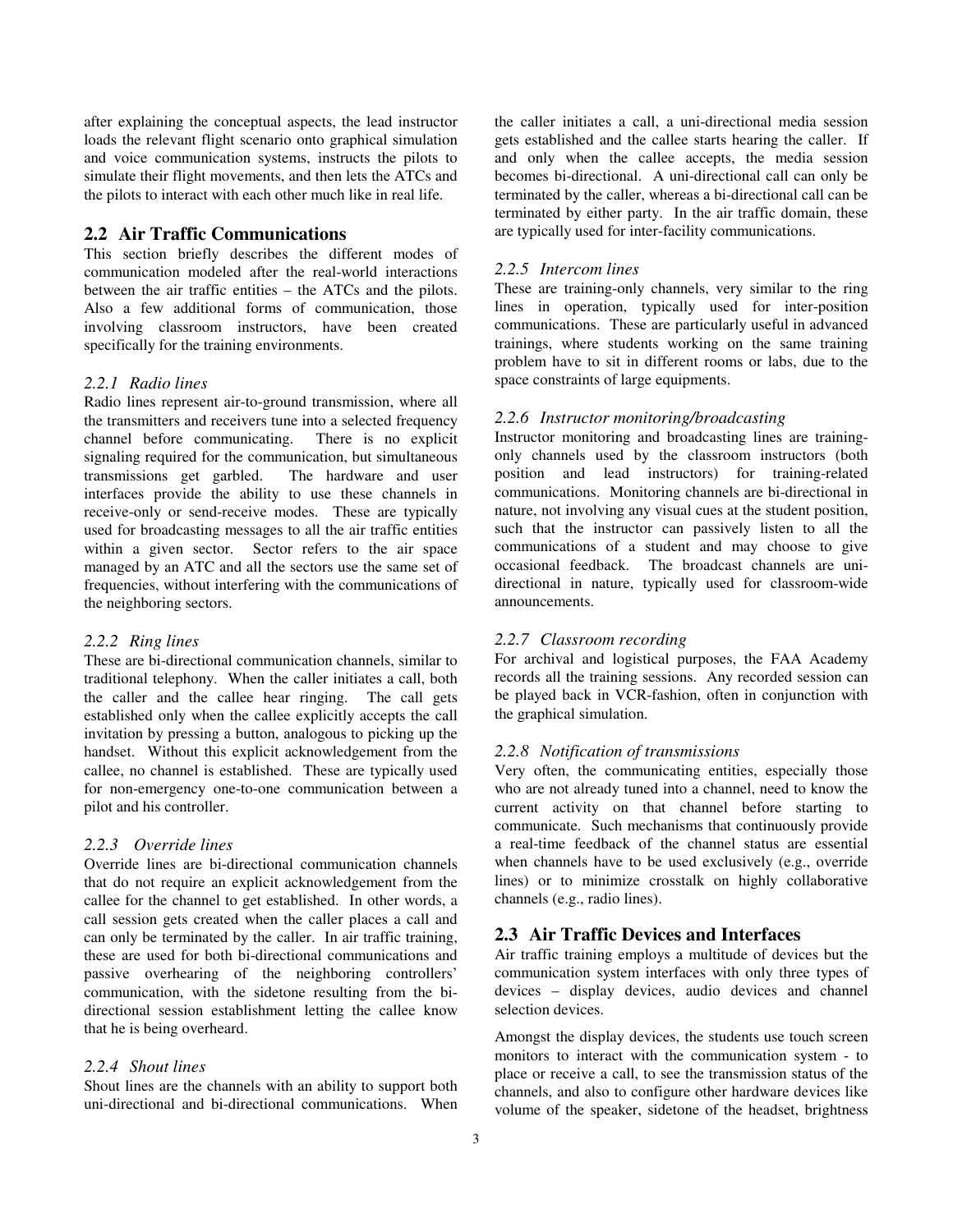of the display. These displays are typically 12" to 14" in dimension and similar to the ones commercially sold by ELO [3] and GVision [4].

Two audio devices are used - loud speakers and Push-To-Talk (PTT) headsets [5]. The PTT devices, usually manufactured by Plantronics, have a built-in sound card and support USB and serial interfaces. The students can choose either of these devices for receiving audio.

The students can listen simultaneously to many communication lines, but they can transmit on only one type of line at a time. The PTT and foot-pedal [6] are the channel-selection devices used by the students to select the transmission channels. Both of these provide a binary selection - a pressed state to transmit on radio lines and a released state for non radio lines.

# **3. DESIGN AND IMPLEMENTATION**

The design goal is to create a voice communication system that makes use of the existing data network infrastructure, and supports all the functionalities present in the proprietary hardwired analog voice system. Additionally, such a real-time IP communication system should offer configurability (i.e., support for creating new scenarios by decoupling student roles from classroom positions) and programmability (i.e., support for adding new communication channels with different rules without any hardware-level changes), both of which were lacking in the hardwired system. Last, the new system should be at least as robust and reliable as the existing system.

# **3.1 System Architecture**

Real-time communications comprise of two central aspects – signaling and media transfer. Signaling is the process by which the caller locates the callee, conveys her request to the callee specifying the communication type and parameters, and gets a positive or negative acknowledgement from the callee with her accepted set of parameters. After successful signaling, the communicating entities know exactly where and how to send and receive the media information.

# *3.1.1 Signaling*

The signaling requirements for the air traffic communications discussed in the Section 2.2 are more demanding than traditional telephony, as every communication channel should be able to specify its own signaling logic. To this end, we decided to use Session Initiation Protocol (SIP) [7], an application-layer control protocol for creation and management of multimedia sessions and conferences that supports a flexible programming interface to signaling. An entity in SIP paradigm that represents a communicating endpoint is referred to as the SIP User Agent (UA), and accordingly our setup has two types, the student UA and the instructor UA. The UAs communicate with one another with the help of a SIP proxy server which is responsible for the user location, authentication and authorization, and request/response routing.

The signaling logic in SIP can exist in the SIP server or in the SIP UA. In our design, we have split the signaling logic between the UA and the server. The signaling component at the UA handles its behavior as a caller and a callee, for all the types of lines – including user's interaction with the I/O devices, audio-visual cues in the GUI, handling of incoming and outgoing call requests and responses. The signaling logic at the SIP server determines if the caller is permitted to make that call, and if so who should receive this call. We have adapted SIP-CGI [8] to input the service logic at the SIP server.

# *3.1.2 Media Transfer*

An intuitive design for the media flow is a hybrid architecture where multicast is used for the radio lines and instructor announcements, and unicast for point-to-point communications. But when we consider the requirement that every possible communication should be able to be monitored, interjected and recorded, we realize that all communications could be effectively designed as multicast sessions or conferences. There are several ways of handling conferencing and audio mixing in VoIP systems and Table 1 compares the candidate technologies.

|                               | Control     | <b>Scalability</b> | <b>Security</b> | Implementation | <b>Firewall Traversal</b> |
|-------------------------------|-------------|--------------------|-----------------|----------------|---------------------------|
| <b>Centralized conference</b> | <b>Best</b> | Fair               | <b>Best</b>     | Fair           | Good                      |
| <b>Cascaded conference</b>    | Good        | <b>Best</b>        | Good            | Hard           | Good                      |
| <b>Full-meshed conference</b> | Fair        | <b>Bad</b>         | Good            | Easy           | Fair                      |
| App. layer multicast          | <b>Bad</b>  | Fair               | Fair            | Hard           | Fair                      |
| <b>IP</b> multicast           | Worst       | Fair               | Worst           | Easiest        | Hard*                     |

**Table 1. Technologies for conferencing support** 

Hard\*: Works with only firewalls that support multicast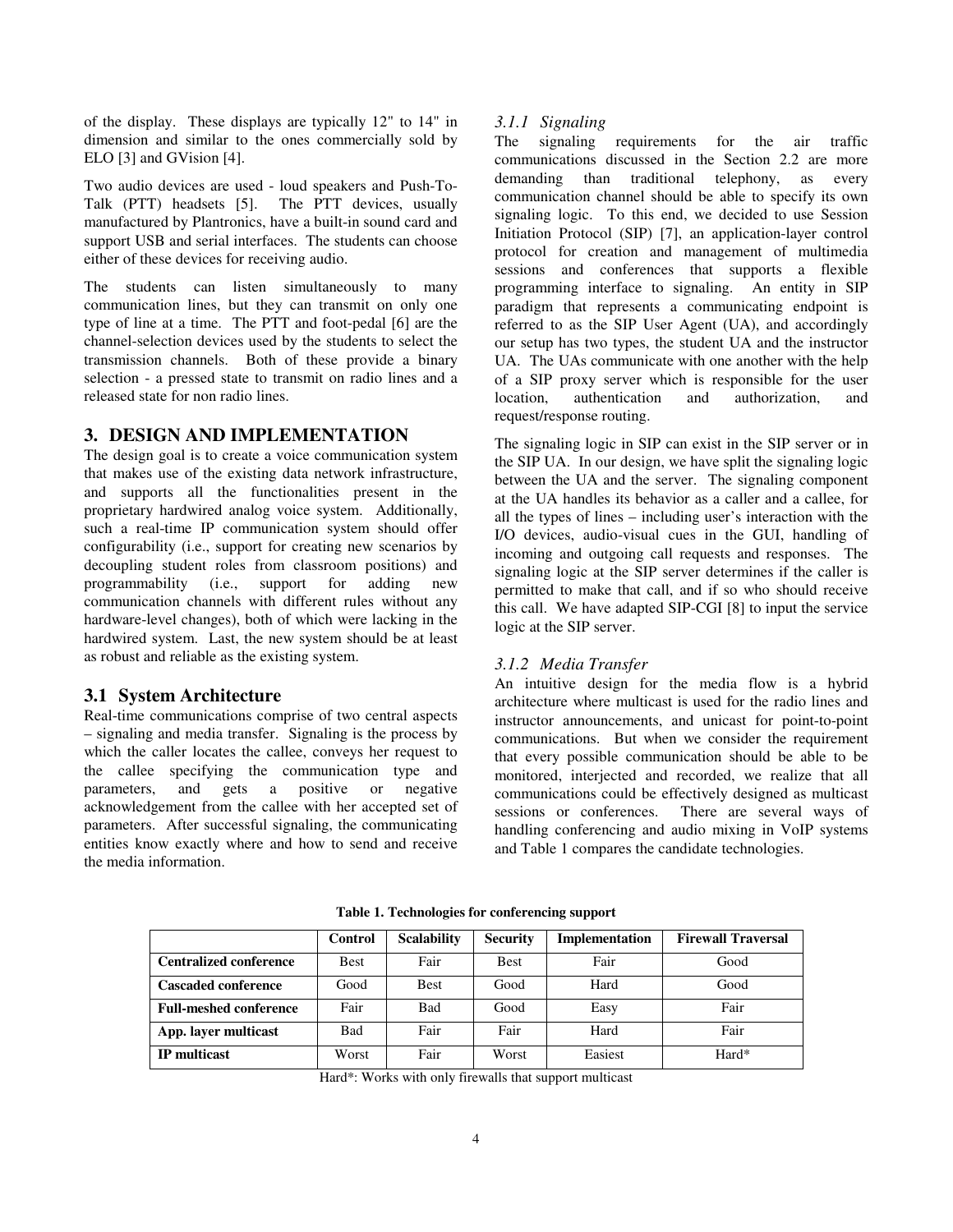In general, it is easier to achieve security handling and conference control, such as floor control and access control, at a centralized conference server because it has a single control point. In terms of scalability, since the cascaded conference distributes audio mixing computation to multiple conference servers while not introducing more network traffic, it offers the most scalable solution. In terms of implementation, the full-meshed conference, application layer multicast and IP multicast do not require a server implementation, but they all need the support of endpoint mixing, which is simpler than implementing a conferencing server.

To choose a solution, we first analyze the requirements and the deployment context of our system. First, there is no specific conference control functions required in our system, as the students themselves use Push-to-talk (PTT) devices to switch between listening and talking modes. Second, our system will be used in an intranet that is behind a firewall and will only communicate with entities inside the intranet. Therefore, we do not need firewall traversal capabilities. Third, since all the computers are located in the training rooms and all the users are the academy students, both the users and the communication endpoints are trustable and consequently, no specific security mechanisms are required of the VoIP system.

Last, we address scalability. A training room consists of no more than 27 communicating entities (26 students and 1

instructor in the low/medium fidelity training; 18 students and 7 instructors in the high-fidelity training). Given that in each sector a maximum of six radio lines and one point-topoint line can be simultaneously active, there can be no more than 91 conferences, and each conference will have no more than five participants (even when the communication is being both monitored and recorded). This is just a theoretical maximum, given that most training does not require all the students to be active on all the seven possible channels simultaneously. Even if later on, the number of students was to increase, it will only increase the number of conferences, but not the number of participants in a given conference. Since the least scalable of all solutions, namely full-meshed conference and the IP multicast, can support fewer than 10 participants in a conference, scalability is not a differentiating factor for our design choice.

Based on this analysis, we chose to use IP multicast, since it was the easiest to build among all the candidate choices. We have designed the media engine to employ Real-time Transport Protocol (RTP) [9] for packetizing and transmitting the digitized voice, and Real-time Transport Control Protocol (RTCP) [9] for getting QoS updates. Putting together all the required components, Figure 3 illustrates the system architecture. The dotted box in the Figure 3 indicates a logical grouping of an ATC student, his Position Instructor and two Pilots of that sector.



**Unified VoIP Server** 

**Figure 3. Communication system architecture of a typical training room.**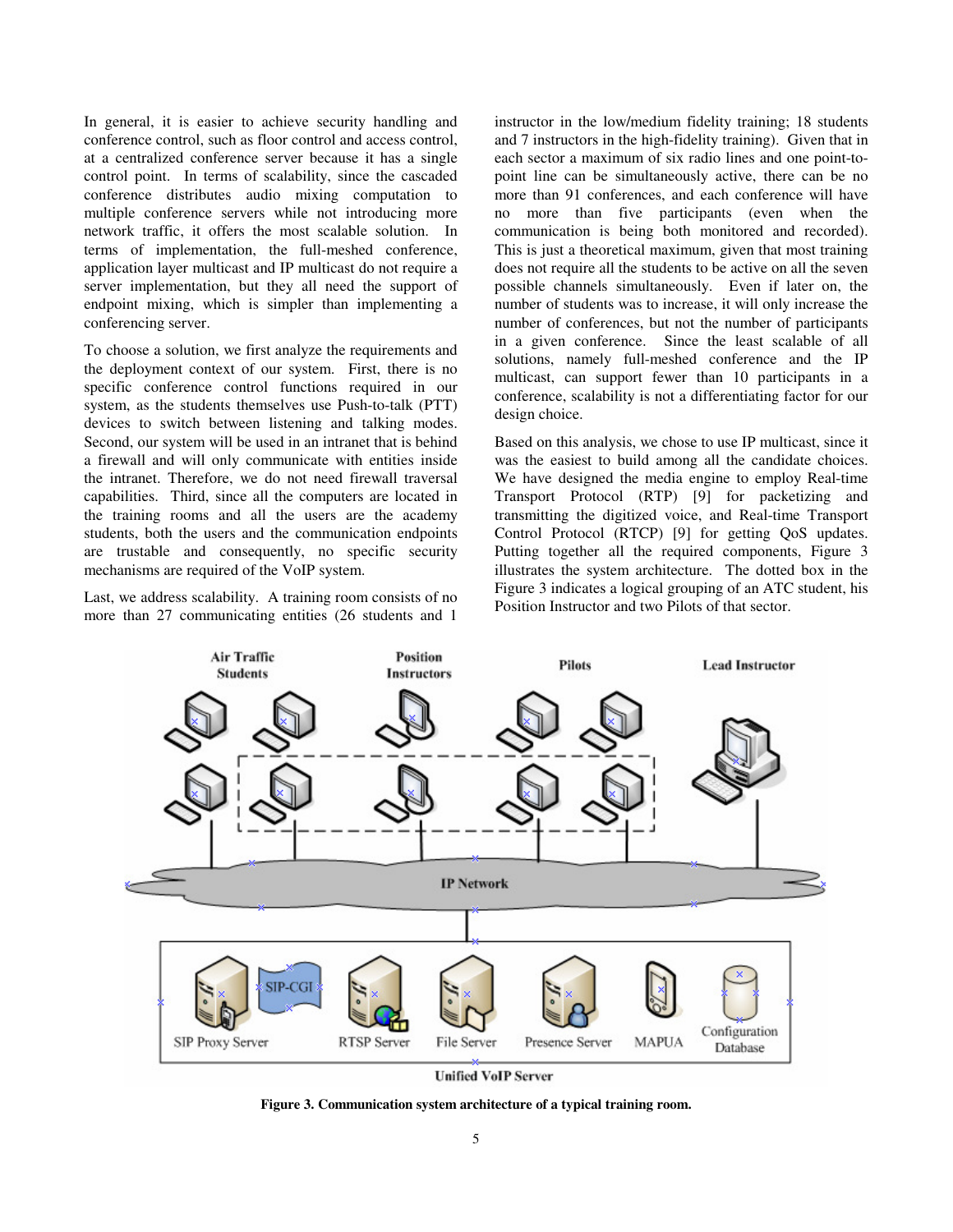### **3.2 Detailed Design**

### *3.2.1 Radio Communication*

Radio lines are essentially in-sector broadcast communication channels. Each radio-line is assigned a permanent SIP URI (like *sip:radio\_120@faa.gov* for the 120 MHz channel) that can be used uniformly by callers in any sector. But internally, every radio-line in every sector has to be associated with a unique multicast address, to avoid interference across the sectors. This translation from the generic SIP address of a radio-line to its unique multicast address is performed dynamically by the Multicast Address Provider UA (MAPUA).

The call flow diagram for radio-line communication is shown in Figure 4. When a student UA calls a radio-line, the SIP proxy server executes the call logic associated with the radio lines, which redirects the request to the MAPUA. Then the MAPUA queries the configuration database to find out the exercise and the sector to which the calling student UA belongs. If the requested frequency for that particular sector and exercise has not already been assigned a multicast address, the MAPUA dynamically assigns a new address. Finally, the MAPUA accepts the call by returning the appropriate multicast address to the student UA, which in turn joins that multicast session.

### *3.2.2 Land-line / Inter-position communications*

All the non radio lines are typically referred to as landlines in the air traffic parlance. Despite having seemingly different call behaviors, a central characteristic of ring lines, shout lines, override lines and intercom lines is that all are one-to-one communications. Thus, they can be conveniently grouped under a single umbrella, with the differences in their call behavior being handled by the call logic scripts. As noted earlier, even this apparently one-toone communications are established as multicast sessions, to accommodate dynamic addition/removal of the instructors who may want to monitor the communicating students, or the recording agent, which may want to capture this communication. Similar to the radio lines, each land line is assigned a permanent SIP URI (like *sip:landline\_ mlcAFSS@faa.gov* for a ring-line called McAlister Flight Service) that can be used uniformly by callers in any sector or exercise. But internally, every land line in every sector has to be associated with a unique multicast address.



**Figure 4. Call flow diagram for radio line communication** 

**Air Traffic Students** 



**Figure 5. Call flow diagram for land line communication**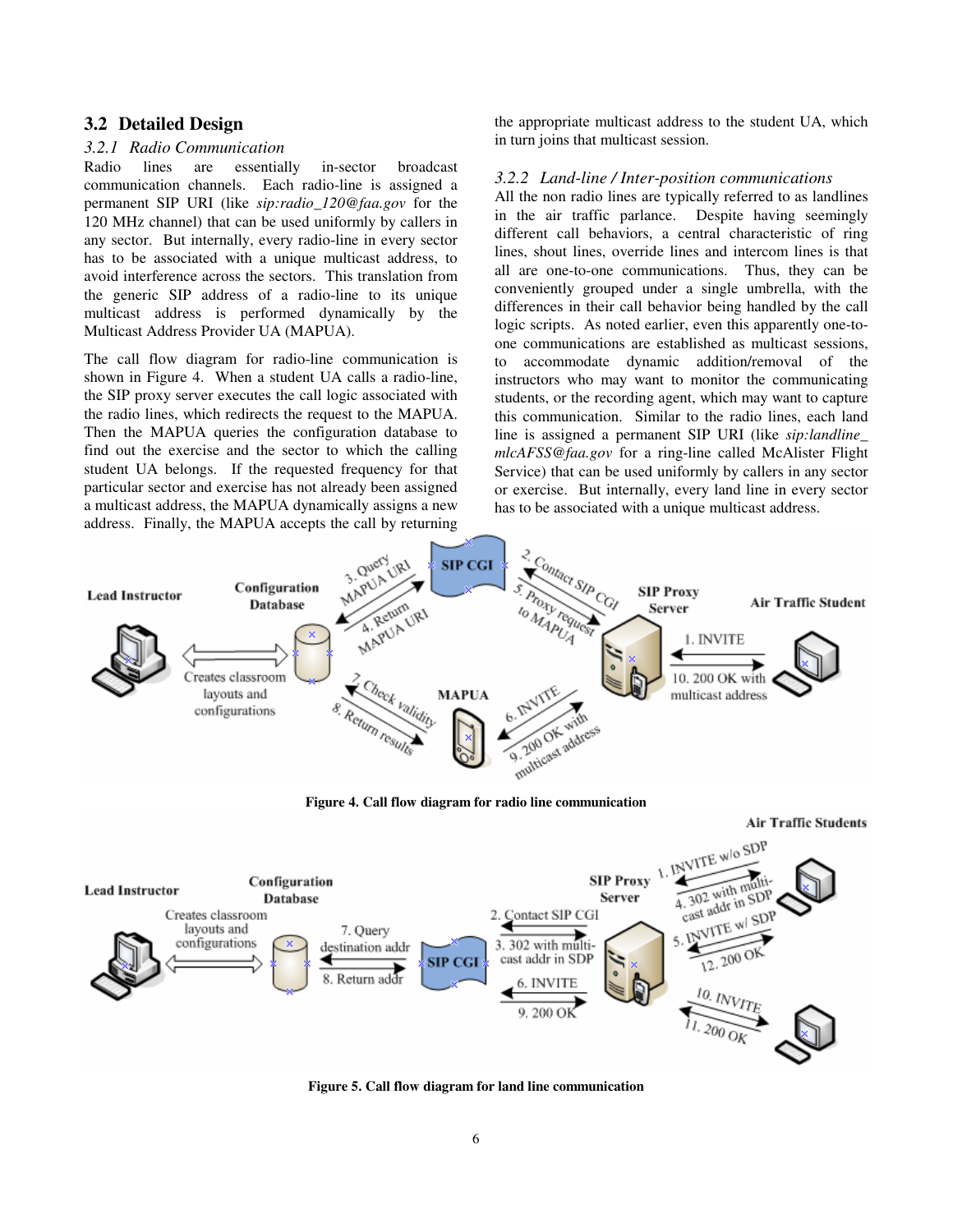The call flow diagram for land-line communication is shown in Figure 5. All the land-line communications have two distinct phases in signaling; first, where a unique multicast address is assigned and second, where the call destination is determined. When a student UA calls a landline, the SIP proxy server executes the call logic associated with it, which dynamically assigns a unique multicast address and sends it back to the caller, requesting him to use that for the subsequent land-line communication. The student UA in turn sends a fully specified call request to the proxy again, which determines the possible destinations for that call based on the details of the caller and the type of the line, and forks the request to the destinations. The destination could be one or more stations, for example when an air traffic controller calls on a land-line, all the pilots in his sector get the intimation but only one pilot can acknowledge and accept the call.

### *3.2.3 Classroom recording*

Classroom recording requires mechanisms to start and stop recording at the granularity of exercises, dynamically add and remove sessions during the course of recording, as well as mechanisms to browse through the recorded streams and play them back in VCR-fashion. All the record and playback functionality exists at the lead instructor UA and is accomplished using a Real Time Streaming Protocol [10] based design, in conjunction with SIP event notification framework [11, 12, 13].

The call flow diagram for classroom recording is shown in Figure 6. The RTSP client which runs at the lead instructor has to get the information about all the on-going communications. To accomplish this on a continuous basis, as the students enter and leave communications sessions, the instructor UA sends SUBSCRIBE requests to the student UAs. Whenever there is any change in their communication status, the student UAs NOTIFY the instructor UA. Once the instructor UA gets the multicast addresses of all the current sessions, the RTSP client requests the RTSP server to start recording. RTSP client can issue subsequent requests to the RTSP server, for adding (RTSP RECORD) or removing (RTSP TERMINATE) multicast sessions. The RTSP server captures media from all the required multicast sessions, mixes them and saves the unified media stream with the help of the file server. The lead instructor uses the file server interface to browse through the recorded files and play them in VCR-fashion using our archive player.

### *3.2.4 Instructor broadcasting and monitoring*

Instructor broadcasting is designed similar to a land-line call, for which the destination is the entire classroom and which has a call logic that automatically accepts the call at all the receivers without the need for any explicit visual cue or acknowledgement. Such an automatic enrollment arrangement serves as a localized dynamic broadcast channel.

For instructor monitoring, the instructor UA does not need to perform any explicit signaling, as all the channels have been setup as multicast sessions. Rather, the instructor UA has to coordinate with the UA of the student to be monitored, to get a continuous update of its communication status and this is accomplished using the SIP event notification framework.

### *3.2.5 Notification of transmissions*

Real-time feedback of the channel status uses the SIP event notification framework, which provides a framework for the student UAs, those involved in the communication and those seeking updates, to exchange status information in real-time.



**Figure 6. Call flow diagram for classroom recording**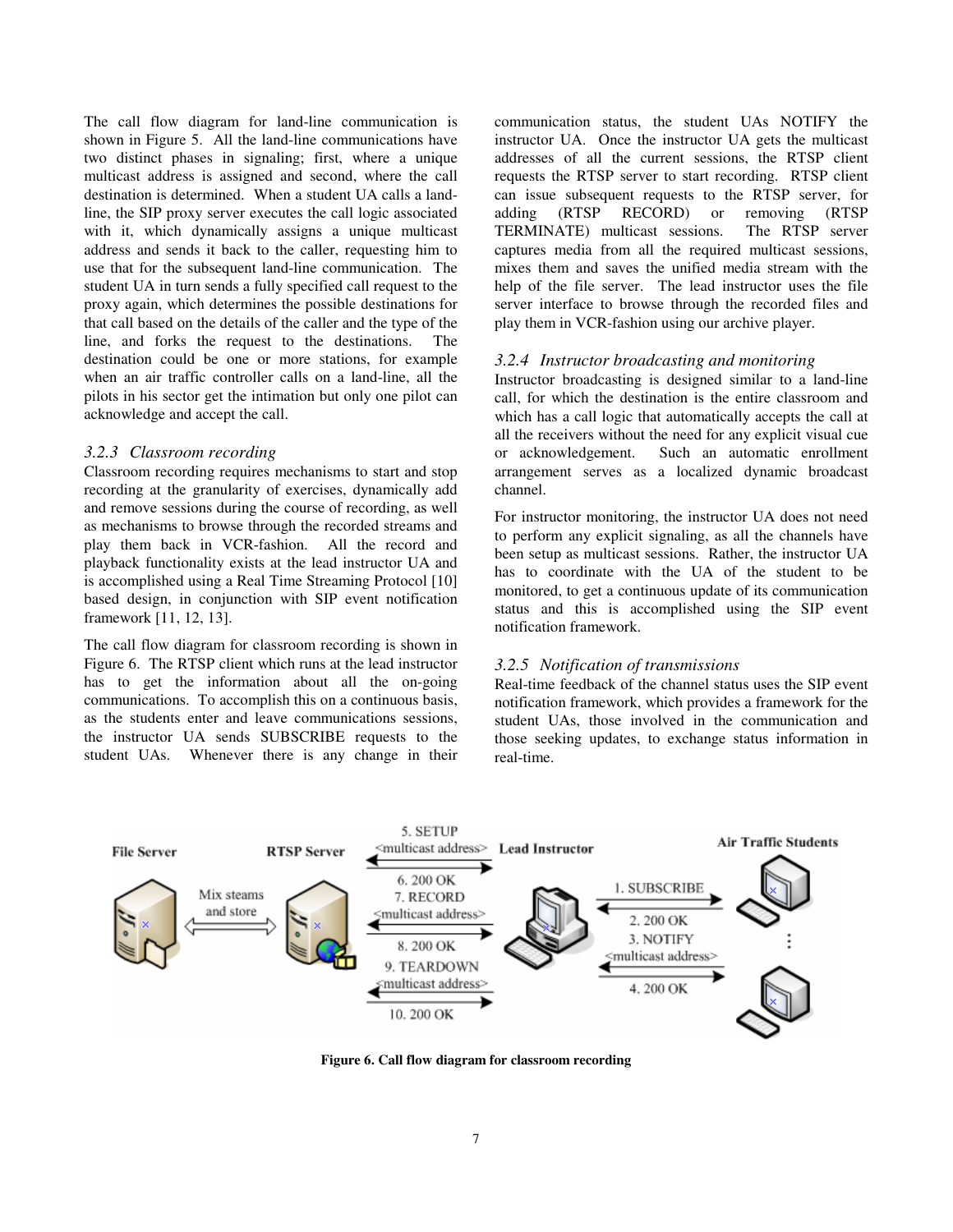

**Figure 7. Call flow diagram for notification of transmissions** 

The call flow diagram for notification of transmissions is shown in Figure 7. When the training starts, no channels would be active and every student subscribes to feedback on all the channels. Whenever any student UA gets ready to communicate (either transmit or receive on a channel), it first unsubscribes from the channel updates, for it would know the channel status by itself. If a student UA starts transmitting, then it sends a PUBLISH request to the Presence server, so that NOTIFY messages are sent to everyone not on that channel but subscribed to its status.

### **3.3 Implementation**

Since the research and development facility was away from the FAA Academy, we had to follow iterative prototyping as the system development methodology, with operation tests being conducted at the FAA Academy. Our language of choice for implementation was Tcl/Tk [14], a powerful scripting language well-suited for such rapid prototyping, with its platform independence and rich UI development tools. The file server, the archive player, the MAP user agent and all of the student and instructor applications including their user interfaces and user agents were implemented using Tcl/Tk. The user agents were built on top of Columbia's generic SIP user agent, SIPc [15]. All these aspects were made transparent to the end users by bundling all the required Tcl/Tk scripts into a single Windows executable application using Freewrap [16].

The media engine that runs on every student workstation and is responsible for all the media encoding and transfer was implemented in C++ with support for G.711, Speex, Internet Low Bit-rate Codec (iLBC) and GSM codecs. We leveraged CINEMA [17], an umbrella of SIP-based multimedia servers developed at Columbia, for building most of our VoIP server components namely the SIP proxy server (sipd), the RTSP server (rtspd), SIP-CGI framework,

and general account management. Including only the relevant components of the CINEMA server, the project comprises of 70,000 lines of code. Finally, for the ease of deployment, all the deliverables are packaged as RPMs for Linux distributions and as Microsoft installers for Windows platforms.

### **4. EVALUATION**

In this section, we discuss the important evaluation criteria including audio latency, packet loss and system reliability. The most common deployment scenario in the FAA Academy is to setup the student and instructor applications on Windows XP desktops and the VoIP server components on a RedHat Enterprise Linux server. All the machines are powered by Intel Core2 Duo 1.66 GHz or Pentium IV 3 GHz with 1 GB RAM, and connected to the Gigabit Ethernet backbone of the academy. Some advanced training rooms are operated on closed LANs.

To perform audio latency measurements, we setup the machines as shown in Figure 8. Two air traffic entities, namely an ATC student and a Pilot, have established a bidirectional communication channel. The audio generator output is split into two streams such that one of them goes directly to the left channel of the stereo recorder, while the other goes to the ATC student, which then multicasts it on the network to be picked by the Pilot. The Pilot then plays it out to the right channel of the stereo recorder. Thus, by calculating the time difference between left channel and right channel inputs at the stereo recorder, we can compute the mouth-to-ear delay. We used Cool Edit Pro [18] and PSEQ [19] to perform these measurements. The results showed that the audio latency was always less than 100 ms, for two machines connected to the same backbone Gigabit Ethernet infrastructure. Also, monitoring the network, we observed a zero packet loss in the operating environment.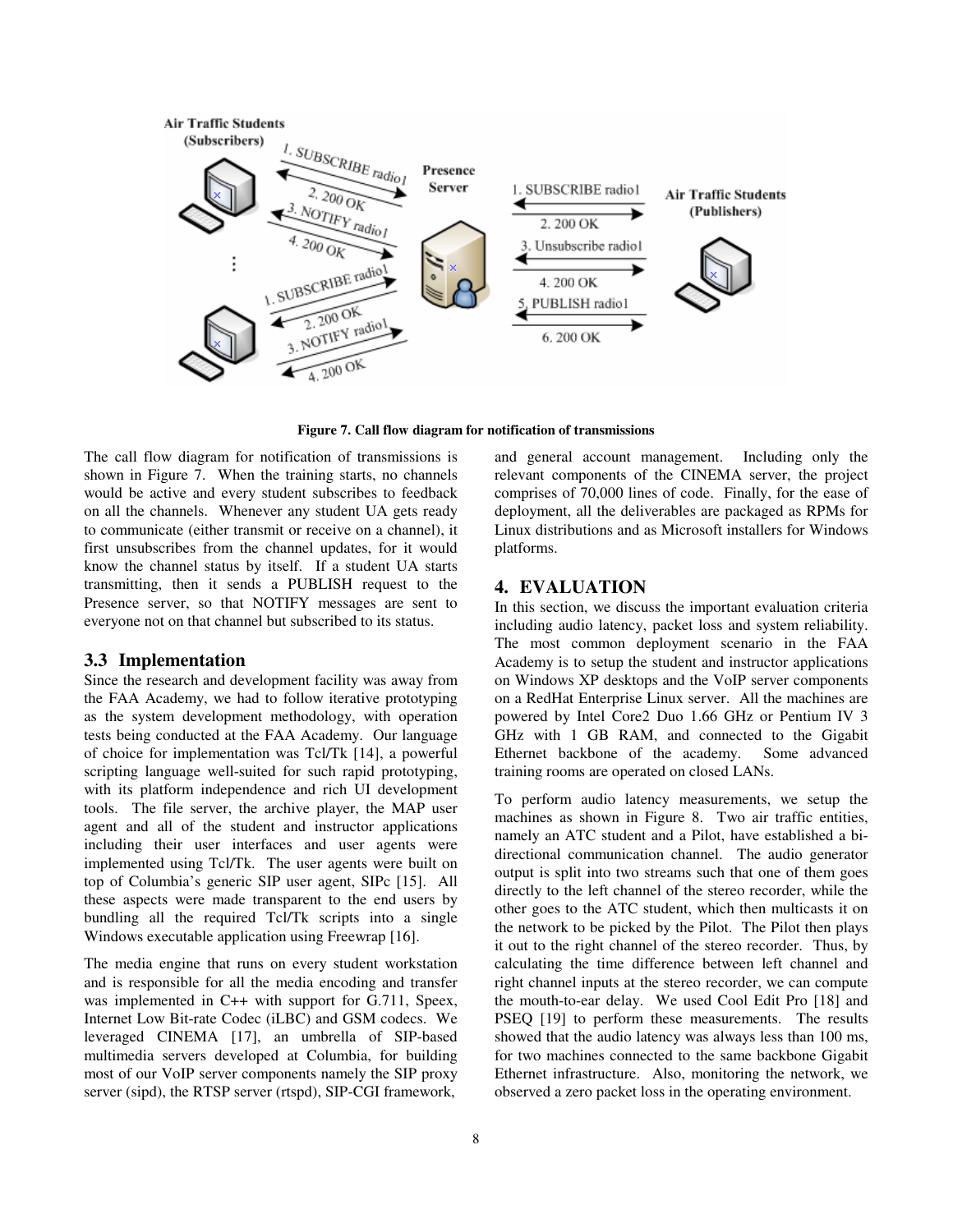

**Figure 8. Setup for audio latency testing** 



**Figure 9. VoIP trouble call distribution** 

To measure the system reliability, we collected and analyzed all the VoIP-related trouble calls handled by the FAA Academy's information technology support staff in the five training rooms over the last 2 years, as shown in the Figure 9. This data gives an average of 1.8 VoIP trouble calls per room per month. These include a broad range of issues ranging from trivial ones like *VoIP system not started on a workstation* to more challenging ones like *the ESD problem in PTT* (discussed in Section 5.3).

The graph indicates two peak periods of trouble calls. The one during February - March 2007 was primarily due to a change in the instructional and technical support staff in two training rooms, with its associated learning curve for the new staff. The second peak in 2008 was primarily due to the ESD problem in PTT. Both these issues are discussed in detail in the next section.

# **5. DEPLOYMENT EXPERIENCES**

With the system being deployed and operational in five FAA Academy training rooms since early 2006 and with two more being rolled out currently, the VoIP communication system has been a success. Handling of the project from thought to finish, from design and development to deploy-ment and user training, by Columbia University helped elevate this project from an academic research prototype to a production system in a federal environment. Equally appreciable is the openness with which the air traffic instructors and the academy system administrators embraced the new techno- logy. But all said and done, the deployment experiences have been full of ups and downs. In the following sections, we outline some of the significant operational challenges and reflect on the remedial measures. We group these challenges into three broad categories.

### **5.1 Conflicting mindset of the stakeholders**

No one involved in the product lifecycle wanted it to fail but the most prevalent challenge has been to balance the

conflicting mindsets of the involved stakeholders, when what was intended as a research prototype got deployed as a production system. The researchers have a dislike for anything that is not research; bug fixes do not lead to publications. The academy system administrators, who now had to support a new communication system, were not as confident and fluent about its functionalities and nuances as they were with the old system. The air traffic students, despite all their good intent, may turn unfriendly as any unexpected behavior of the training system would lead to lengthy class breaks. It is quite surprising that so far, the VoIP system has survived and continued to grow steadfast.

Continued interactions and collaborations amongst the stakeholders, from the early stages of the project, made sure that the problem of conflicting mindsets was at least well acknowledged, if not completely solved. We have shown two-fold commitments – first, by visiting the FAA Oklahoma facility six times in the last three years, to better understand the usage patterns and to identify and fix deployment issues, and second, by organizing 4-days extensive hands-on VoIP training sessions for the FAA Academy system administrators, thrice in the last two years. The FAA Academy on its part have shown good product ownership qualities – with the system administrators *handholding* the training sessions when the instructors are not fully familiar with the training systems and successfully resolving minor and repetitive issues locally and with the managers expressing their long-term commitment in the form of continued project funding.

#### **5.2 Component Failures**

Interfacing with a number of hardware I/O devices and software components brings new design and operational challenges to the communication system, where the system needs to continue functioning even in the event of malfunctioning of the associated components.

Some components become non-responsive if not being used frequently. For example an open connection handle gets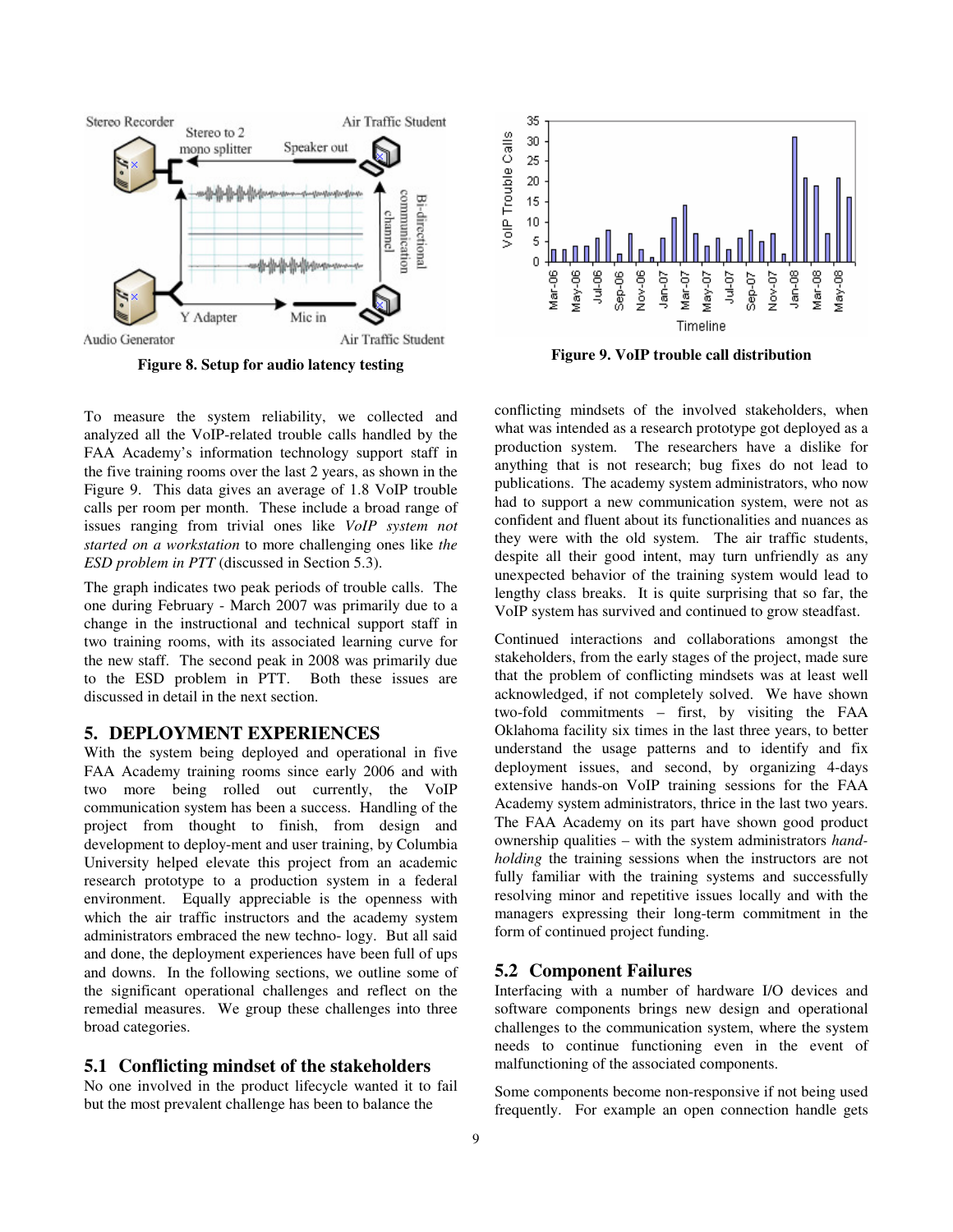automatically closed by the MySQL server after a preset period of client inactivity. Explicit care has to be taken while developing device wrappers so that all the critical events are captured and processed. For example if a PTT is inadvertently pulled out and immediately pushed in, the OS framework generates a different handler for that device. If this is not recognized and handled correctly, the applications continue to use an invalid device resulting in no I/O.

**Self-correcting design:** This led us to designing the component interfaces in a self-correcting fashion. frequently storing the working snapshot of a given component, it can be restarted and its state be restored, whenever the main application detects a problem with it. For example achieving a seamless plug-and-play support for I/O devices by renewing the device handler upon detecting any hardware pullout/plugin events, or reestablishing the connection to the MySQL server whenever a "connection failed" error is received.

**Faulty hardware:** No design approach would be helpful if the hardware were to become physically faulty. A problem since the early deployment days has been the effect of Electro Static Discharge (ESD) on the PTT. For user convenience, the PTTs are designed with a metal clip that can fix the PTT base to the garment, while the student is on the move. This metal clip unfortunately serves as a good carrier for the ESD, when a student is charged from clothing or humidity level in the environment and has not been cautious to use ESD mats, thus spoiling the PTT circuit board. Such issues are not only difficult for the VoIP system to detect but also for the FAA Academy to fix – seeking a redesign of the PTT with the manufacturer seems as tough as asking the students to use the PTTs without metal clips.

### **5.3 Fault Diagnosis**

**Lost in Translation:** With development and deployment environments being geographically separated, fault diagnosis was expected to be a tricky issue. On one hand, replicating the FAA Academy's training room setup at Columbia University was impractical due to expensive air traffic equipments and lack of skilled testers. On the other hand, the IT support staff working in a loaded schedule that has demanding uptime requirements, cannot always be expected to diagnose the faults precisely; the most commonly reported problem would read "*workstation 23 can not hear anything*."

The problem was especially evident in a prolonged trouble episode that lasted for about 2 months in early 2007, when the VoIP system was deployed in new training rooms to be managed by self-trained technical support staff. On occasions when a particular workstation experienced a problem with media transmission or reception (either due to inadvertent PTT pullout or the ESD problem with the

PTTs, neither of which were known till that point), the VoIP application on all the training room workstations were being restarted – potentially, disrupting the training and worse yet, requiring the instructor to restart the exercises on many occasions. Since the PTT-related issues were neither detected by the logging mechanism nor clearly understood by any of us till then, it led to a situation where the researchers attributed this to incorrect administration and the system administrators took it for an incorrect system behavior. Only after a site visit by us, were the issues with PTT interfacing detected and heartbeat mechanisms were integrated into the system, along with options to restart VoIP system on selected workstations.

**Remote Debugging:** What complicates the issue further is that since the FAA Academy operates in a highly-regulated federal environment, security policy prevents any form of remote connectivity to any of their computing systems. Thus, we had to build a mechanism such that all the interactions of the system with the users, the network and the associated hardware had to be extensively logged. Reconstructing chain of events that leads to a failure, using log analysis is a painfully long process, with no guaranteed success – as not everything that needs logging would be logged and such experiences led us to rely heavily on selfcorrecting design, as described in the Section 5.2. Despite the best of the practices, there have been occasions where we had to fly down to the Oklahoma facility for live fault diagnosis.

**Multicast support in network elements:** For its correct functionality, our system expects that multicast be supported by the network elements like switches and routers. It becomes problematic when a switch has been designed to do something "intelligent" like multicast filtering, but with no control for the administrator to disable it. We ran into such an issue with a particular model of 3Com switch, only to be diagnosed after two weeks of remote debugging every other component in the system. Now our array of debug tools includes Mcast [20].

### **6. RELATED WORK**

Not much information about air traffic training systems is publicly available. It is our understanding that MITRE Corporation Center for Advanced Aviation System Development [21] and William Hughes Technical Center [22] develop most, if not all, of the air traffic training software deployed at the FAA Academy. We are not aware of any other attempts to use VoIP in the air traffic training domain.

# **7. CONCLUSION**

This research and development endeavor would not have been possible, if the Interactive Instructional Delivery System (IIDS) group of the FAA Academy had not looked for sustainable alternatives beyond the legacy system. This